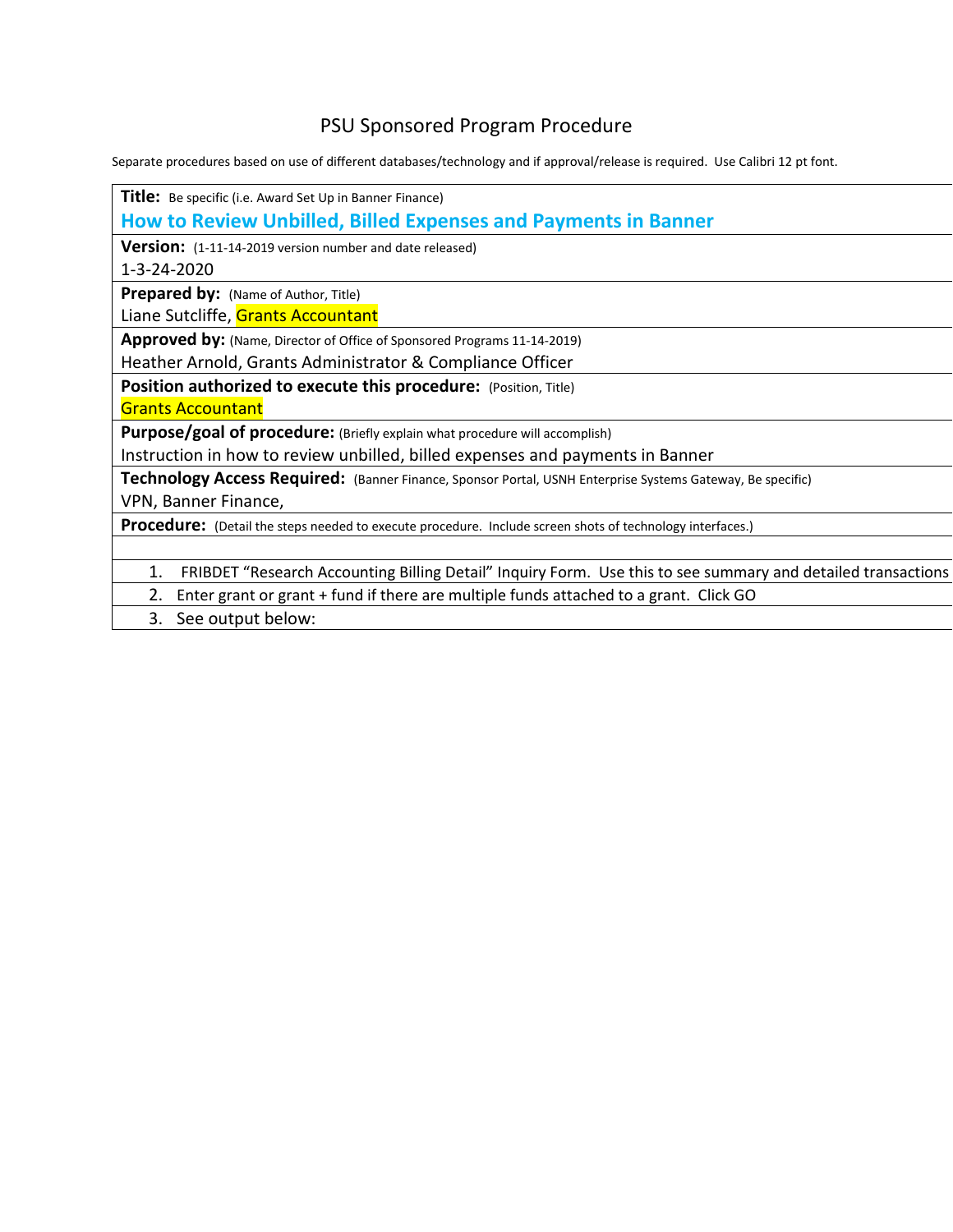| ×<br><b>@</b> ellucian    | Research Accounting Billing Detail Inquiry Form FRIBDET 9.3.12 (BPRD) |                                                                                                      |                      |                |
|---------------------------|-----------------------------------------------------------------------|------------------------------------------------------------------------------------------------------|----------------------|----------------|
|                           |                                                                       | Grant: 64N265 Measuring Multimodal COA: Y Agency: 948096643 Rockingham Planning Commission PMS Code: | Fund:                |                |
| ×                         | RESEARCH ACCOUNTING BILLING DETAIL INQUIRY                            |                                                                                                      |                      |                |
| Grant *                   |                                                                       | Description                                                                                          |                      |                |
| 64N265                    |                                                                       | Measuring Multimodal                                                                                 |                      |                |
| H < (1) of 1 》 H          | 10<br>Per Page                                                        |                                                                                                      |                      |                |
| <b>V</b> DETAILS          |                                                                       |                                                                                                      |                      |                |
| <b>Total Expenditures</b> | 23.950.13                                                             |                                                                                                      | Retainage            | O <sub>0</sub> |
|                           |                                                                       |                                                                                                      | Withholding          |                |
| <b>Total Billed</b>       | 22,843.34                                                             |                                                                                                      | <b>Total Refunds</b> | 0.0            |
| Payments and              | 22.816.04                                                             |                                                                                                      | Total On-Hold        | 0.1            |
| Transfers                 |                                                                       |                                                                                                      |                      |                |
| <b>Total Unbilled</b>     | 1,106.79                                                              |                                                                                                      | Payment Withholding  | 0.             |

 $\Gamma$ 

| $\overline{\blacktriangle}$ | $\mathbf{r}$ |                          |                                       |
|-----------------------------|--------------|--------------------------|---------------------------------------|
| <b>READ</b>                 | Record: 1/1  | FRBGRNT.FRBGRNT_CODE [1] | 62000 - 2019 Ellucian. All rights res |
|                             |              |                          |                                       |
|                             |              |                          |                                       |
|                             |              |                          |                                       |
|                             |              |                          |                                       |
|                             |              |                          |                                       |
|                             |              |                          |                                       |
|                             |              |                          |                                       |
|                             |              |                          |                                       |
|                             |              |                          |                                       |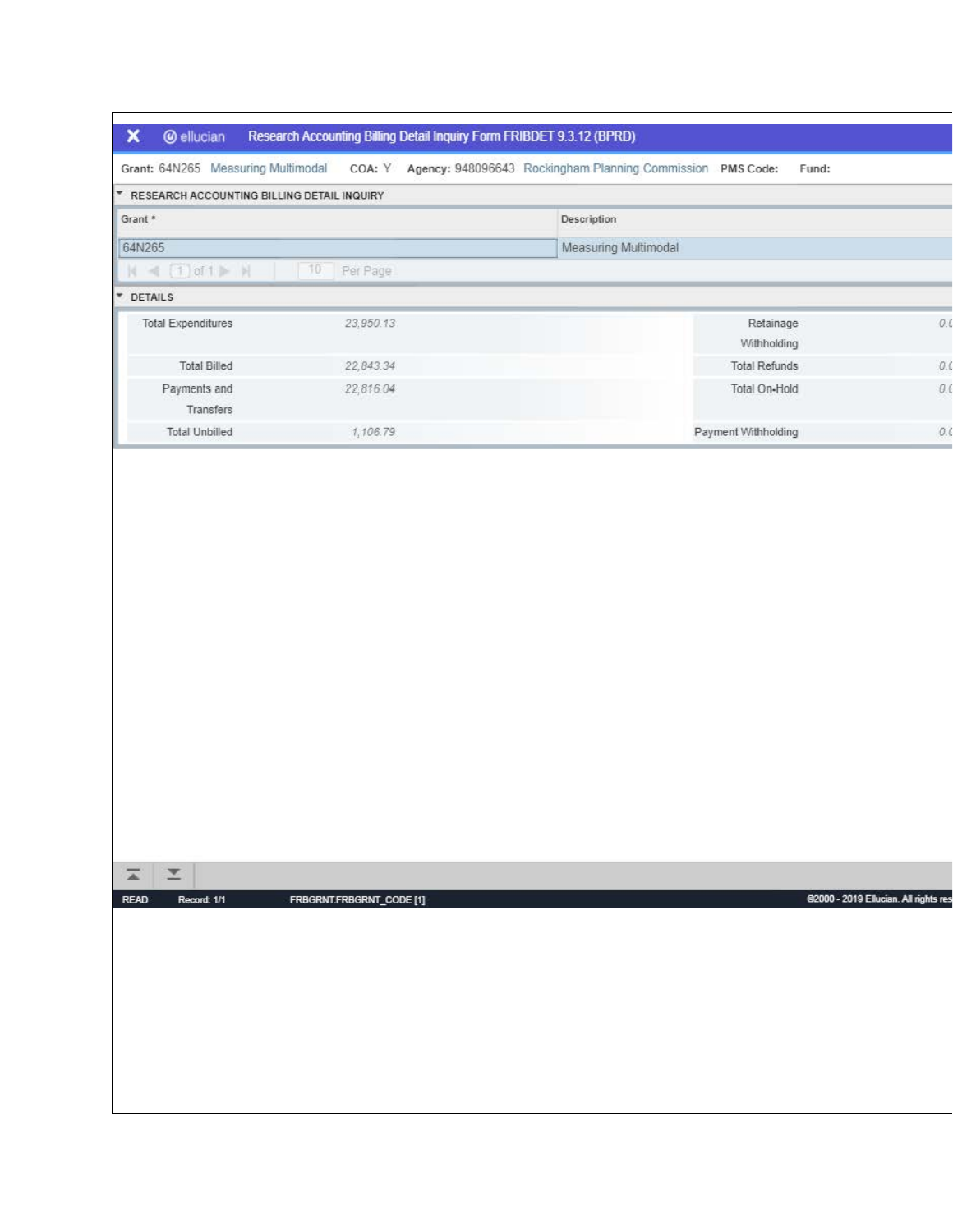4. To query total Billed: click Options, scroll down and choose Billed Charge Detail Below is the output. The figures in the highlighted area in the top third of the page lists invoice #7, for \$1752.41. In the box below is the detail of the expenses totaling \$1752.41. Mult choosing Related, then using FRIGITD and FRIGTRD. "Grant Transaction Detail"

|                                                  |                | Grant: 64N265 Measuring Multimodal |          |              | COA: Y Agency: 948096643 Rockingham Planning Commission PMS Code: | Fund:                    |                         |
|--------------------------------------------------|----------------|------------------------------------|----------|--------------|-------------------------------------------------------------------|--------------------------|-------------------------|
| BILLED CHARGE DETAIL                             |                |                                    |          |              |                                                                   |                          |                         |
| <b>Billing Start Period</b>                      |                | 03/26/2019                         |          |              |                                                                   | Last Bill Date           | 01/17/2020              |
| <b>Billing End Period</b>                        |                | 04/30/2020                         |          |              |                                                                   | Last Bill Amount         |                         |
| BILLED INVOICE DETAIL                            |                |                                    |          |              |                                                                   |                          |                         |
| <b>Invoice Number</b>                            |                | Retainage Amount                   | Amount   |              | Balance                                                           | <b>Adjustment Number</b> | <b>Bill Date</b>        |
|                                                  | $\overline{7}$ | 0.00                               |          | 1,752.41     | 27.30                                                             |                          | $0$ 01/17/2             |
|                                                  | 6              | 0.00                               |          | 1,897.35     | 0.00                                                              |                          | 01/17/2<br>0            |
|                                                  | 5              | 0.00                               |          | 3,867.15     | 0.00                                                              |                          | 11/06/20<br>$\theta$    |
|                                                  | 4              | 0.00                               |          | 5.158.42     | 0.00                                                              |                          | 11/06/2<br>$\mathbf{0}$ |
|                                                  | 3              | 0.00                               |          | 2,481.12     | 0.00                                                              |                          | 08/08/2<br>0            |
|                                                  | 2              | 0.00                               | 6,612.50 |              | 0.00                                                              |                          | 0   08/08/2             |
|                                                  | 1              | 0.00                               |          | 1,074.39     | 0.00                                                              |                          | 0   06/14/2             |
|                                                  | Total          | 0.00                               |          | 22,843.34    | 27.30                                                             |                          |                         |
|                                                  |                |                                    |          |              |                                                                   |                          |                         |
| $M \ll \lceil 1 \rceil$ of $1 \rceil \rceil$ $M$ |                | 10<br>Per Page                     |          |              |                                                                   |                          |                         |
| BILLED DOCUMENT DETAIL                           |                | <b>Transaction Date</b>            |          | Class Code   | Amount                                                            | Item Number              |                         |
| Document                                         | Fund           |                                    | Account  |              |                                                                   |                          | Sequence Nu             |
| F0208083                                         | 64N265         | 11/08/2019                         | 61CPHX   | D            | 488.00                                                            | $\theta$                 |                         |
| F0208083                                         | 64N265         | 11/08/2019                         | 65YP10   | D            |                                                                   | $\theta$<br>39.04        |                         |
| F0208083                                         | 64N265         | 11/08/2019                         | 760300   | $\mathbb{E}$ | 276.70                                                            | 0                        |                         |
| F0208232                                         | 64N265         | 11/22/2019                         | 760300   | $\mathbf{L}$ | 326.59                                                            | $\theta$                 |                         |
| F0208232                                         | 64N265         | 11/22/2019                         | 61CPHX   | D            | 576.00                                                            | $\theta$                 |                         |
|                                                  |                |                                    |          | Total        | 1.752.41                                                          |                          |                         |

 $\overline{\phantom{a}}$  $\overline{\blacktriangle}$ 

READ Record: 1/7 TRRACCD.TRRACCD\_BILL\_INV\_SEQ\_NO [1]

@2000 - 2019 Ellud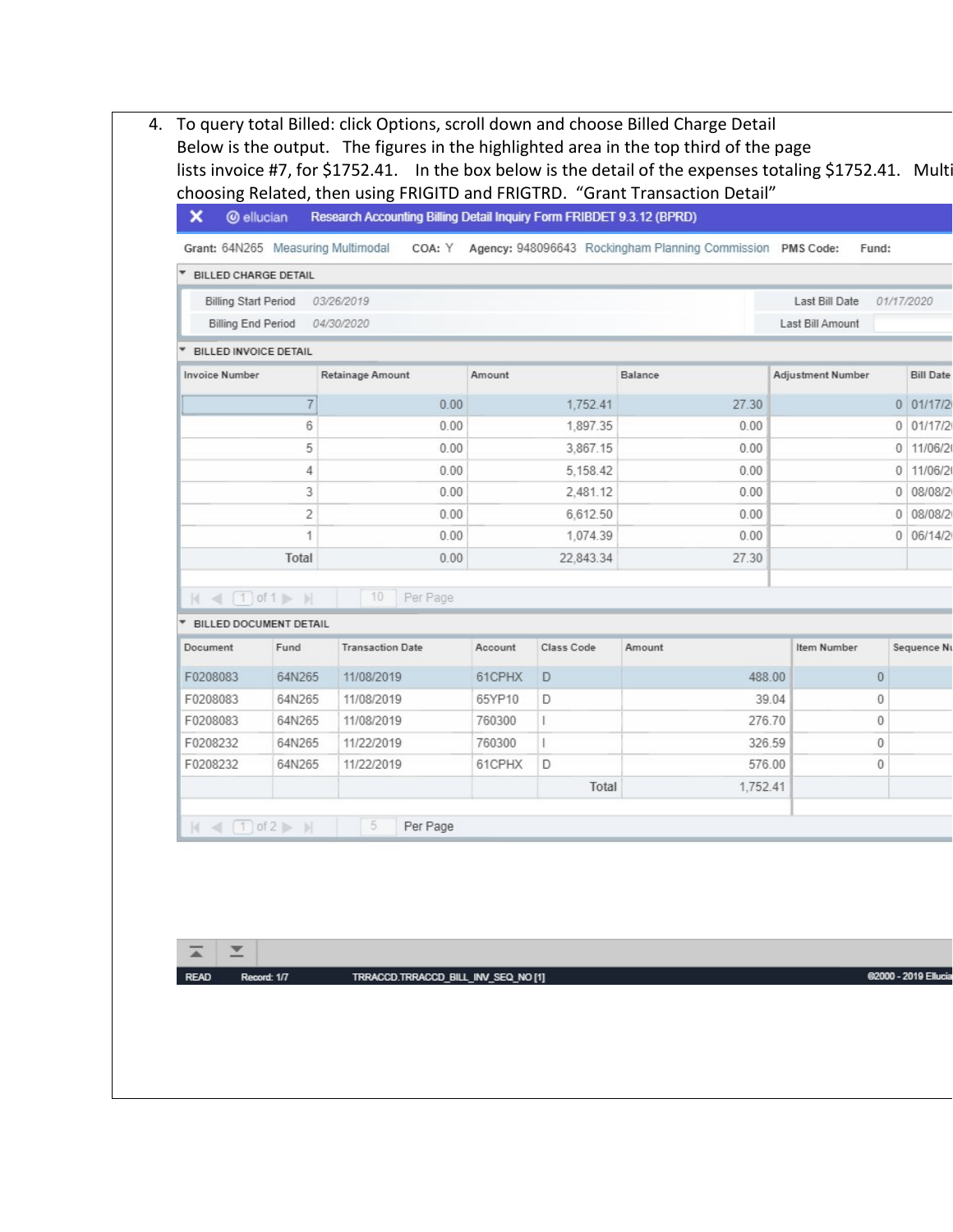5. To view payments, go to Tools, scroll down to Payment detail. The output is below.

Note the total billed amount above and the total payment below has a variance of \$27.30, which is being negot later date.

| * PAYMENT DETAIL                 |                           |           |         |               |                     |      |
|----------------------------------|---------------------------|-----------|---------|---------------|---------------------|------|
| <b>Transaction Number</b>        | <b>Withholding Amount</b> | Amount    | Balance | Fund          | <b>Payment Date</b> | Deta |
| 15                               |                           | 1,752.41  |         | 0.00   64N265 | 02/11/2020          | XGF  |
| 14                               |                           | 1,870.05  |         | 0.00   64N265 | 02/11/2020          | XGF  |
| 11                               |                           | 531.68    |         | 0.00   64N265 | 01/08/2020          | XGF  |
| 10                               |                           | 5,131.04  |         | 0.00   64N265 | 12/20/2019          | XGF  |
| 9                                |                           | 3,362.85  |         | 0.00   64N265 | 12/20/2019          | XGF  |
| 6                                |                           | 2,481.12  |         | 0.00   64N265 | 08/28/2019          | XGF  |
| 5                                |                           | 6,612.50  |         | 0.00   64N265 | 08/28/2019          | XGF  |
| $\overline{2}$                   |                           | 1,074.39  |         | 0.00   64N265 | 07/17/2019          | XGF  |
| Total                            |                           | 22,816.04 | 0.00    |               |                     |      |
| $ A $ $\leq  A $ of $1 \geq  A $ |                           |           |         |               |                     |      |
|                                  |                           |           |         |               |                     |      |
|                                  |                           |           |         |               |                     |      |
|                                  |                           |           |         |               |                     |      |
|                                  |                           |           |         |               |                     |      |
|                                  |                           |           |         |               |                     |      |
|                                  |                           |           |         |               |                     |      |
|                                  |                           |           |         |               |                     |      |

READ Record: 1/8 TRRACCD\_1.TRRACCD\_TRAN\_NUMBER [1]

@2000 - 2019 Ellucian. All rights re